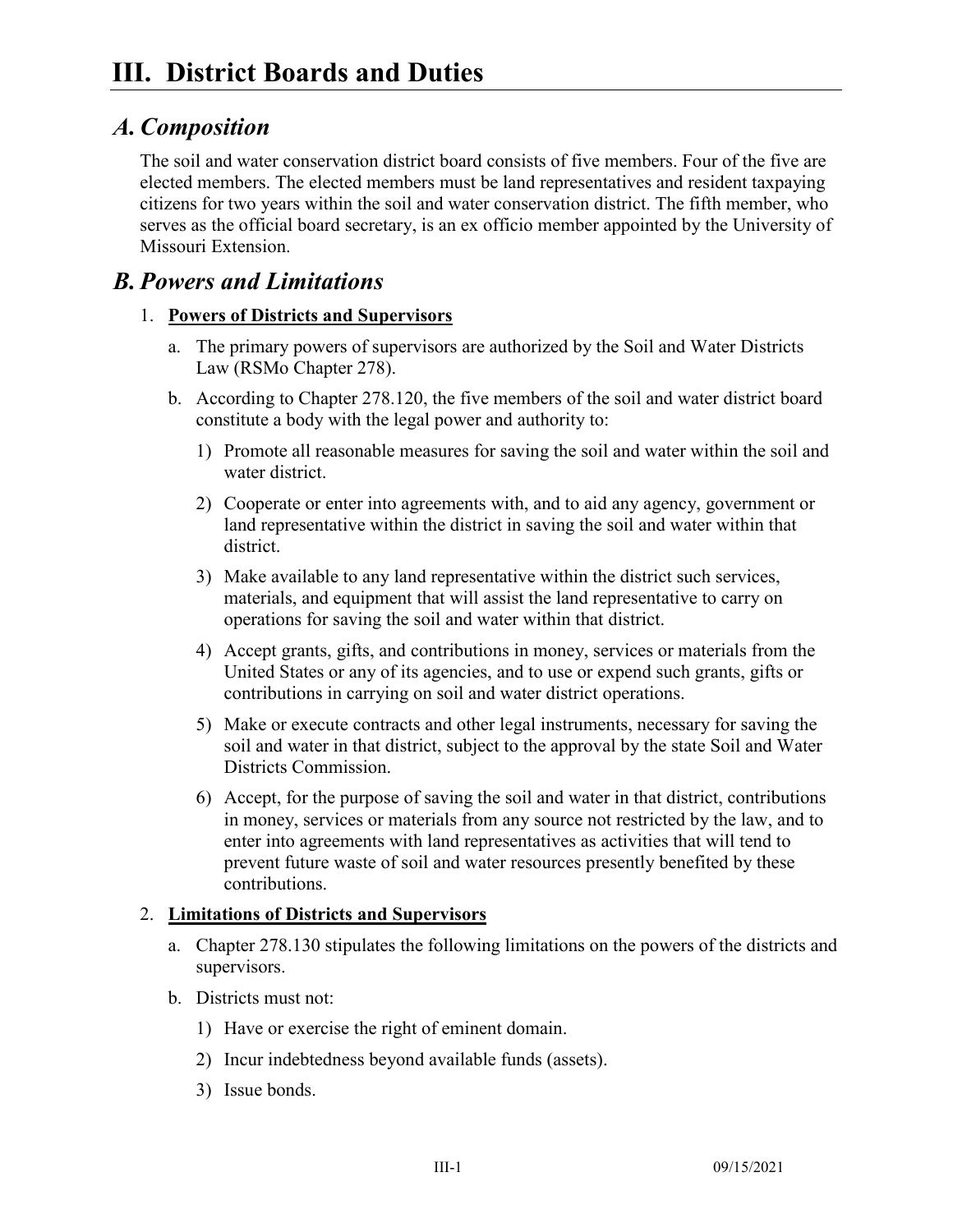- 4) Levy taxes.
- 5) Make or levy benefit assessments or any other kind of assessments.
- 6) Take contributions by extraction or persuasion.
- 7) Engage in the marketing of farm products or in the buying and selling of farm supplies other than those products or supplies used or needed directly or indirectly in soil and water conservation work.
- 8) Engage in agricultural research or agricultural extension teaching except under the instruction of the University Of Missouri College Of Agriculture.

#### **3. Liability in a Lawsuit**

RSMo Section 278.120 states that the district "…shall be capable of suing and being sued." Because board supervisors are members of an agency of government whose powers and duties can only be exercised by a decision of the majority of the board when the board is officially in session, the members of the board and its employees act as agents of the board. In order to protect the individual members of the board, its agents, and the interests of the district, the board may purchase, with state grants, liability insurance necessary to indemnify board members and agents of the board for their official actions in the service of the soil and water conservation districts. Some soil and water conservation districts use the Missouri Public Entity Risk Management program (MoPERM). MoPERM offers low cost liability insurance coverage to Missouri public entities. There are also other companies that sell liability insurance. A district should select an insurance company that meets its individual needs.

#### **The Decision to Sue**

The district may sue an individual for a loss, which the district sustains. It is up to the district supervisors to make the determination whether a suit must be brought to recover losses of district property. RSMo Section 278.120 grants them this authority.

# *C. Officer Duties*

#### 1. **Chairperson**

- a. It is the chairperson's responsibility to take the lead in conducting the business meeting. The chairperson must become familiar with the proper rules of parliamentary procedure and insist that those rules are observed. A well respected source is Robert's Rules of Order.
- b. To ensure an organized and highly productive meeting, the chairperson must also:
	- 1) Plan and discuss the order of business on the agenda with district personnel before the meeting. The agenda along with the meeting announcement should be mailed at least one week prior to the meeting date, if possible.
	- 2) Preside at all meetings or arrange for the vice-chairperson to preside.
	- 3) Open and close all meetings on time and insist on regular attendance.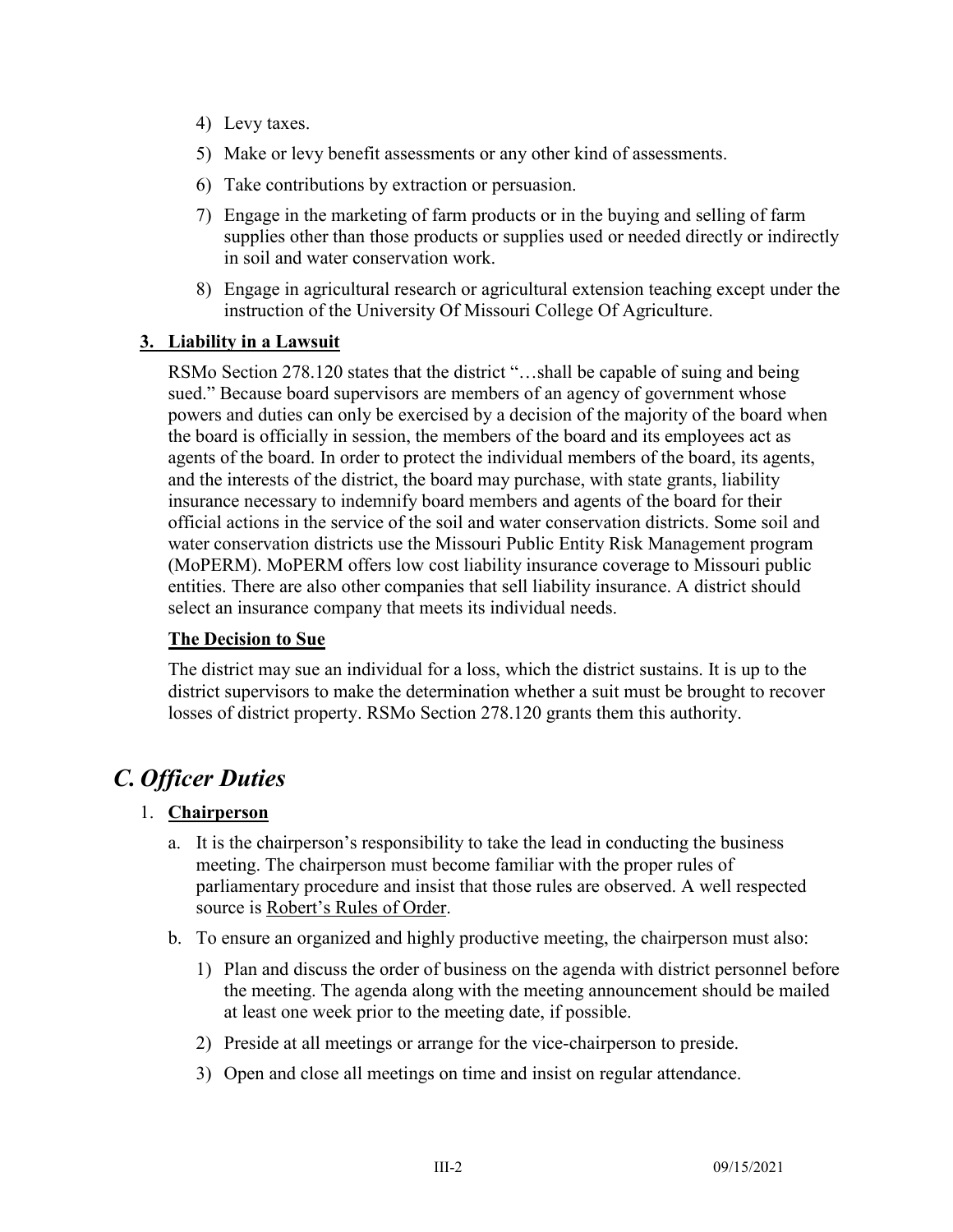- 4) Call meetings to order. Ask for the typed agendas to be distributed. Recognize visitors and others present at the meetings.
- 5) Handle discussion in an orderly manner:
	- a) Give everyone a chance to speak one at a time.
	- b) Tactfully keep all speakers on subject and insist that they follow the rules of order.
	- c) Give "for" and "against" supervisors' equal opportunities to speak.
	- d) Encourage all supervisors to participate in the discussion.
- 6) Provide additional facts or information to the discussion as necessary.
- 7) State each motion before it is discussed and voted upon. Put all motions to a vote and announce the outcome.
- 8) Suggest motions but do not make them.
- 9) The chairperson has the authority to vote on all motions.
- 10) Appoint committees, assign their responsibilities and ask for their reports when due.
- 11) Only sign checks that are completely filled out. Never sign a blank check.
- 12) Ensure all new supervisors are properly informed of and understand their duties.
- 13) Set a good example by observing proper parliamentary procedure.
- 14) When attending meetings on behalf of the district, make every effort to represent the opinions of the board and not personal opinions.
- 15) Validate the accuracy of the minutes by signing and dating the minutes along with the secretary.
- 16) At the close of term of office, turn over to the successor all of the chairperson's files and explain the chairperson's responsibilities.

#### 2. **Vice-Chairperson**

- a. Conducts duties of the chairperson when needed and assumes other duties at the chairperson's request.
- b. In case of resignation, death of the chairperson, or removal from residence or ownership in the territory, assume the duties of the former chairperson until the board is reorganized.
- c. Consult with and advise the chairperson on matters of program and policy.
- d. When attending meetings on behalf of the district, make every effort to represent the opinions of the board and not personal opinions.
- e. Guide and direct activities of various committees as needed.
- f. Only sign checks that are completely filled out. Never sign a blank check.
- g. The vice-chairperson has the authority to make, second, and vote on all motions.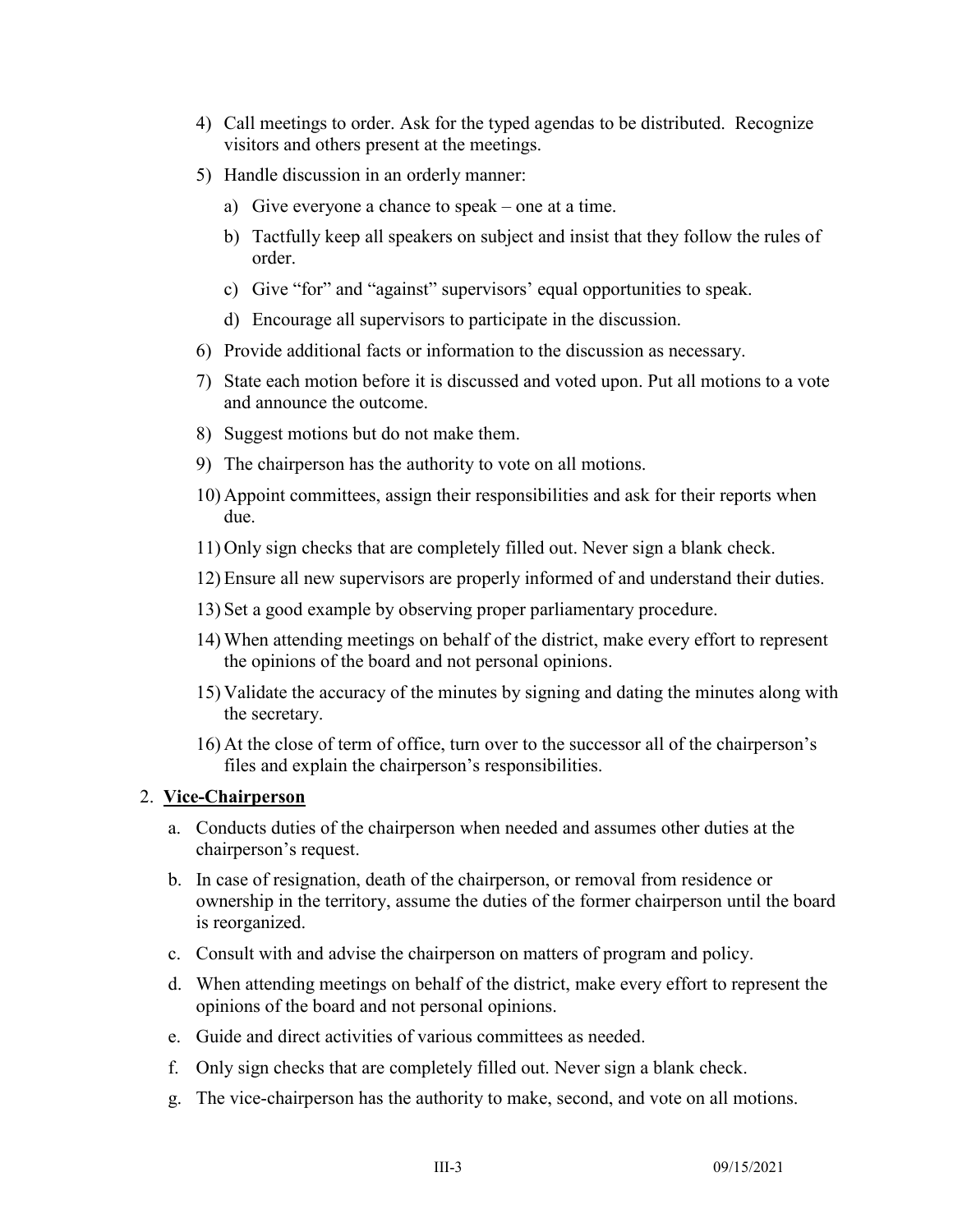h. Sign and validate minutes for all meetings the vice-chairperson presides over.

#### 3. **Secretary**

- a. Notify members of each meeting and ensure the meeting is posted in accordance with the Sunshine Law (the district program specialist can provide valuable assistance).
- b. Provide the chairperson with a list of business items that should be placed on the agenda.
- c. Responsible for recording minutes of each meeting (including closed sessions), but may delegate, with the concurrence of the board, the responsibility to district staff.
- d. Maintain a record of approved minutes from each meeting (including closed sessions).
- e. Validate the accuracy of the minutes by signing and dating the minutes along with the chairperson.
- f. Keep a record of all committees.
- g. Initiate correspondence on behalf of the board as the need arises.
- h. When attending meetings on behalf of the district, make every effort to represent the opinions of the board and not personal opinions.
- i. Only sign checks that are completely filled out. Never sign a blank check.
- j. The secretary has the authority to make, second, and vote on all motions.

#### 4. **Treasurer**

- a. To ensure complete and accurate financial records are maintained and all checks issued are legitimate district expenditures.
- b. To ensure that receipts are issued for all monies received, that monies received are deposited, and bills paid are authorized and approved by the board.
- c. Monthly review of the Treasurer's Report with the board.
- d. Ensure that all bills authorized for payment by the board are recorded in the minutes of the meeting (this can be accomplished by attaching the Treasurer's Report to the minutes and indicating board approval).
- e. Sign checks that are completely filled out. Never sign a blank check.
- f. When attending meetings on behalf of the district, make every effort to represent the opinions of the board and not personal opinions.
- g. The treasurer has the authority to make, second, and vote on all motions.
- h. Problem indicators for Treasurers (refer to Section VII Financial).
	- 1) Large number of outstanding checks.
	- 2) Salary checks not consistent with two-week payroll.
	- 3) Bills not being paid on time. Several delinquent notices.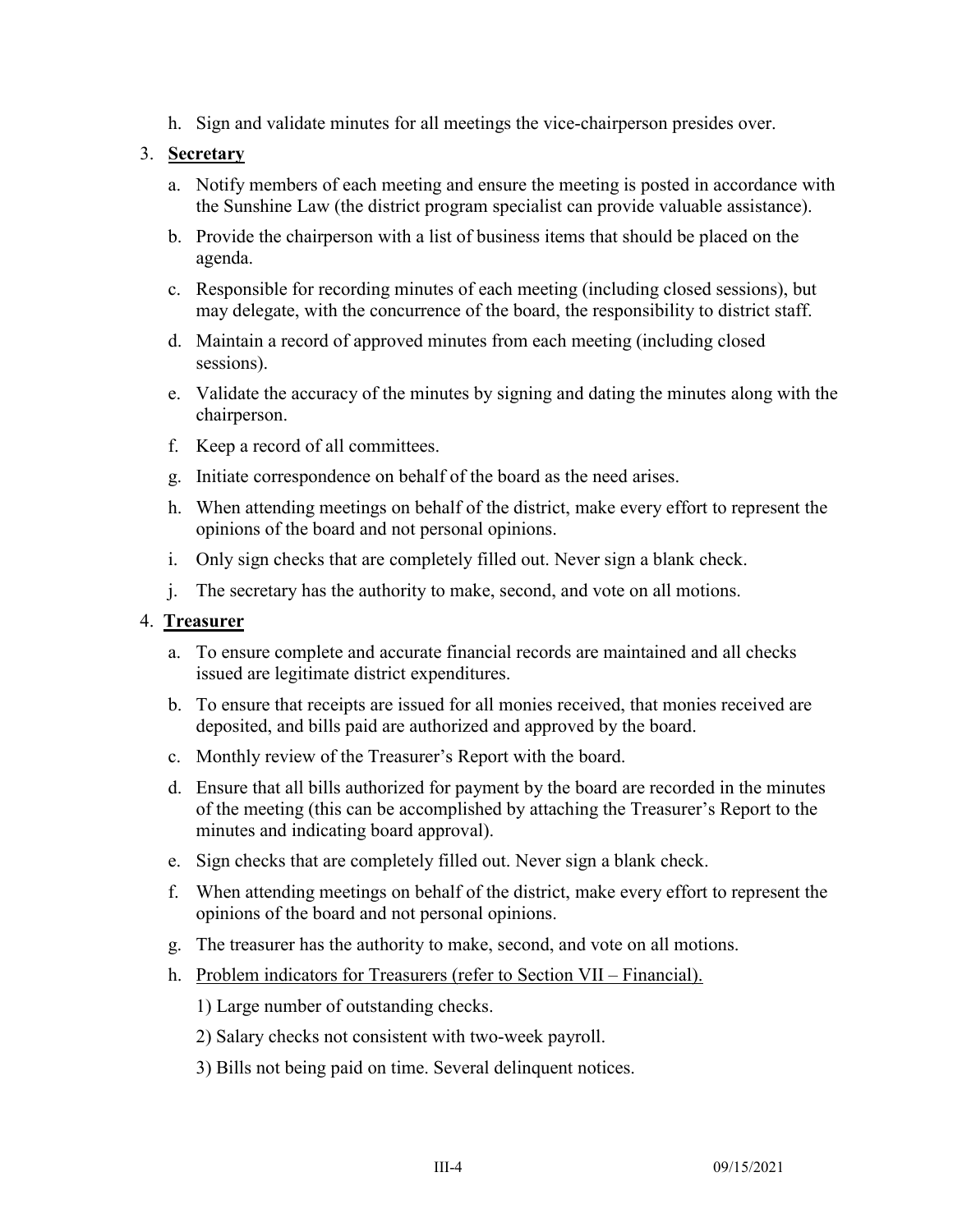- 4) Carelessness in bookkeeping and general office duties (check stubs not filled out properly, bank reconciliations not performed accurately).
- 5) Any signed blank checks.
- i. Review and reconcile bank statements for all district asset accounts with another board member or staff on a monthly basis.
	- 1) Checking account
		- a) *Balance Checkbook*

Compare cancelled checks, and electronic transfers to check stubs (matching dates, payee, and amounts). Perform bank reconciliation and compare reconciled balance to checkbook register and Treasurer's Report, generated from the department provided system. (Must match – also a large number of outstanding checks should not be present.) Review all disbursements from cancelled checks.

b) *Expenditures*

Check documentation and/or receipts. Petty Cash derived from local funds deposited to and drawn from the account must be traceable to entries in the Local Petty Cash Ledger, and documented in the department provided system. All expenditures must have proper documentation. Salary payments must be documented on time sheets, payroll ledgers, Employee Earnings Records and cancelled checks. All of the above expenditures must be legitimate and approved district expenses (refer to "State Funds and Applicable Expenses" form which can be found in the Appendix).

c) *Deposits*

Balance deposits made for the month with receipt log for district income.

- 2) *Other Asset Accounts (CD's, savings, money markets)*
	- a) Trace all withdrawals to recipients (savings account to checking account, etc.).
	- b) Trace all deposits to applicable documentation.

#### **5. Board Member**

- a. Assume duties and carry out tasks assigned by the chairperson.
- b. Assist other board officers as requested.
- c. Suggest compromises and help search for closure on matters important to business.
- d. Be familiar with district operations to be able to work closely with all other board members and district staff.
- e. Ensure and maintain confidentiality of board/committee matters.
- f. Prepare to serve in one or more of the other board offices.
- g. When attending meetings on behalf of the district, make every effort to represent the opinions of the board and not personal opinions.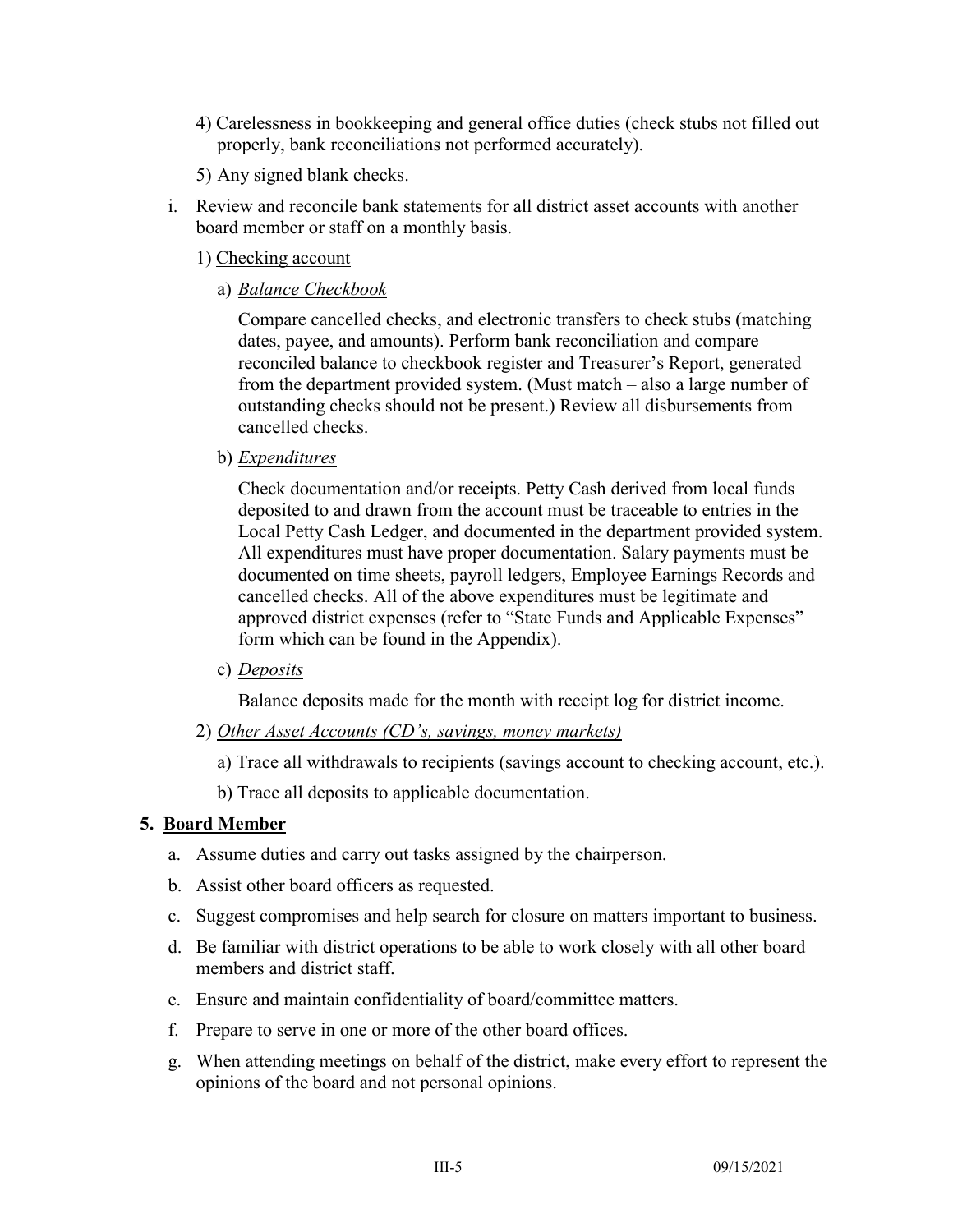- h. Only sign checks that are completely filled out. Never sign a blank check.
- i. A board member has the authority to make, second and vote on all motions.

# *D.Additional Duties of the Board*

### 1. **Working Agreements**

- a. In order to carry out their programs and responsibilities, districts are authorized to enter into agreements with other governmental agencies and with private entities.
- b. Each of these agreements is formalized with a "Memorandum or Supplemental Memorandum of Understanding" (MOU) or "Cooperative Working Agreement" signed by representatives of the agencies or groups involved.
- c. Each MOU, Working Agreement, etc. must be reviewed annually. They remain binding until cancelled by any of the parties involved, as per the terms of the specific agreement.
- d. The following are several working agreements which a district may have signed. These must be kept together in the district files:
	- 1) Cooperative Working Agreement between the SWCD, NRCS and the Soil and Water Districts Commission, which details the individual responsibilities and duties of the district, NRCS and the Commission (refer to "Cooperative Working Agreement" in the Appendix).
	- 2) MOU between the SWCD and the county Farm Service Agency (FSA).
	- 3) MOU between the SWCD and the U.S. Army Corps of Engineers.
	- 4) MOU between the SWCD and the Missouri Conservation Commission.
	- 5) MOU between the SWCD and the county's planning and zoning commission.

### 2. **Policy Development Guidelines**

- a. The district must clarify and/or establish policies and procedures to govern its relations with other agencies and to guide all who work within the district. This is the supervisors' responsibility. A sample personnel handbook is available on the SWCD Intranet.
- b. Action on matters of policy must appear in the minutes of district board meetings. Major operating policies must be listed by date of effectiveness in the district board's policy in an easy reference guide or special policy folder.
- c. Listed below are a few of the areas of SWCD involvement in which district boards may establish some form of policy:
	- 1) Providing financial and technical assistance to cooperators to improve water quality through reductions of sediment, nutrients and pesticide best management practices.
	- 2) Administration of the district's cost-share program, which may include establishing policies more stringent than the Commission's policies.
	- 3) Notification of landowners and operators who have complaints against them.